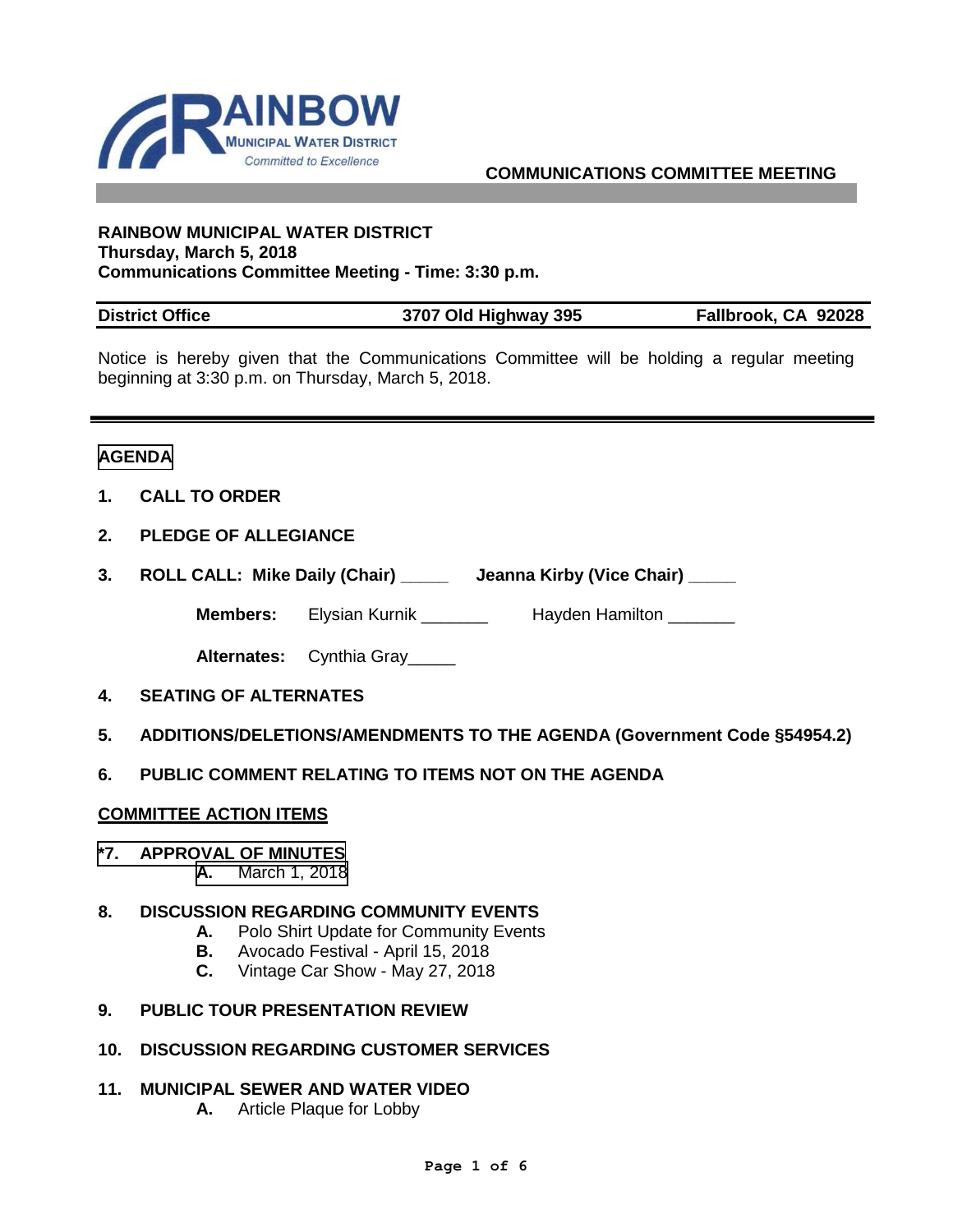#### **12. DISCUSSION REGARDING POSSIBLY RESCHEDULING MAY 3, 2018 COMMUNICATIONS COMMITTEE MEETING**

# **13. PUBLIC COMMUNICATIONS AND OUTREACH ITEMS**

- **A.** Topics
- **B.** Strategic Plan Objectives<br>**C.** Calendar
- **C.** Calendar<br>**D.** Snipes Ca
- **D.** Snipes Calendar

#### **14. REVIEW AND ANALYSIS OF RMWD RELATED MEDIA STORIES**

#### **15. COMMITTEE MEMBER COMMENTS**

- **16. LIST OF SUGGESTED AGENDA ITEMS FOR THE NEXT SCHEDULED COMMUNICATIONS COMMITTEE MEETING**
- **17. ADJOURNMENT**

### **ATTEST TO POSTING:**

How It

Hayden Hamilton Secretary of the Board

3-29-18 @ 2:30 p.m. Date and Time of Posting

Outside Display Cases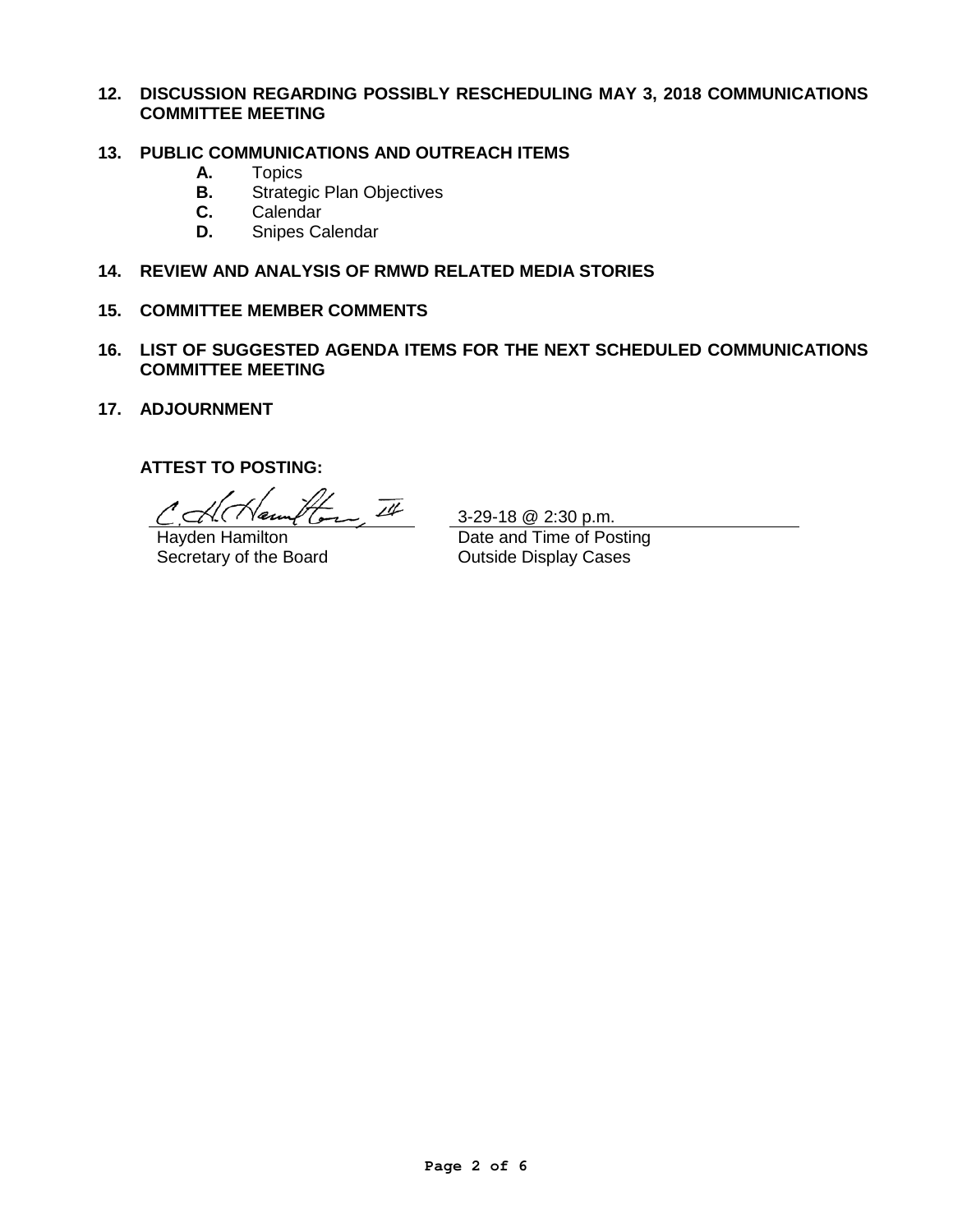# <span id="page-2-0"></span>*DRAFT DRAFT DRAFT*

#### **MINUTES OF THE COMMUNICATIONS COMMITTEE MEETING OF THE RAINBOW MUNICIPAL WATER DISTRICT MARCH 1, 2018**

**1. CALL TO ORDER –** The Communications Committee Meeting of the Rainbow Municipal Water District on March 1, 2018 was called to order by Chairperson Daily at 12:00 p.m. in the Board Room of the District, 3707 Old Highway 395, Fallbrook, CA 92028. Chairperson Daily, presiding.

#### **2. PLEDGE OF ALLEGIANCE**

#### **3. ROLL CALL:**

**Present:** Member Daily, Member Hamilton, Alternate Gray.

**Also Present:** General Manager Kennedy, Executive Assistant Washburn, Operations Manager Milner, Water Operations Superintendent Walker, Utility Worker Lopez, Associate Engineer Powers, Water Quality Technician Perreira, Meter Services Crew Leader Diaz.

Absent: Member Kurnik, Member Kirby.

No members of the public were present.

#### **4. SEATING OF ALTERNATES**

Mr. Daily noted Mrs. Gray would be seated as an alternate for this meeting.

### **5. ADDITIONS/DELETIONS/AMENDMENTS TO THE AGENDA (Government Code §54954.2)**

It was noted an Item #12A would be added to this agenda for discussing "Better Idea" suggestions received from ratepayers as part of the February 2018 newsletter article.

## **6. PUBLIC COMMENT RELATING TO ITEMS NOT ON THE AGENDA**

There were no comments.

### **7. FACILITIES TOUR**

*The meeting adjourned to the facilities tour at 12:02 p.m.* 

*The meeting reconvened at 3:38 p.m.*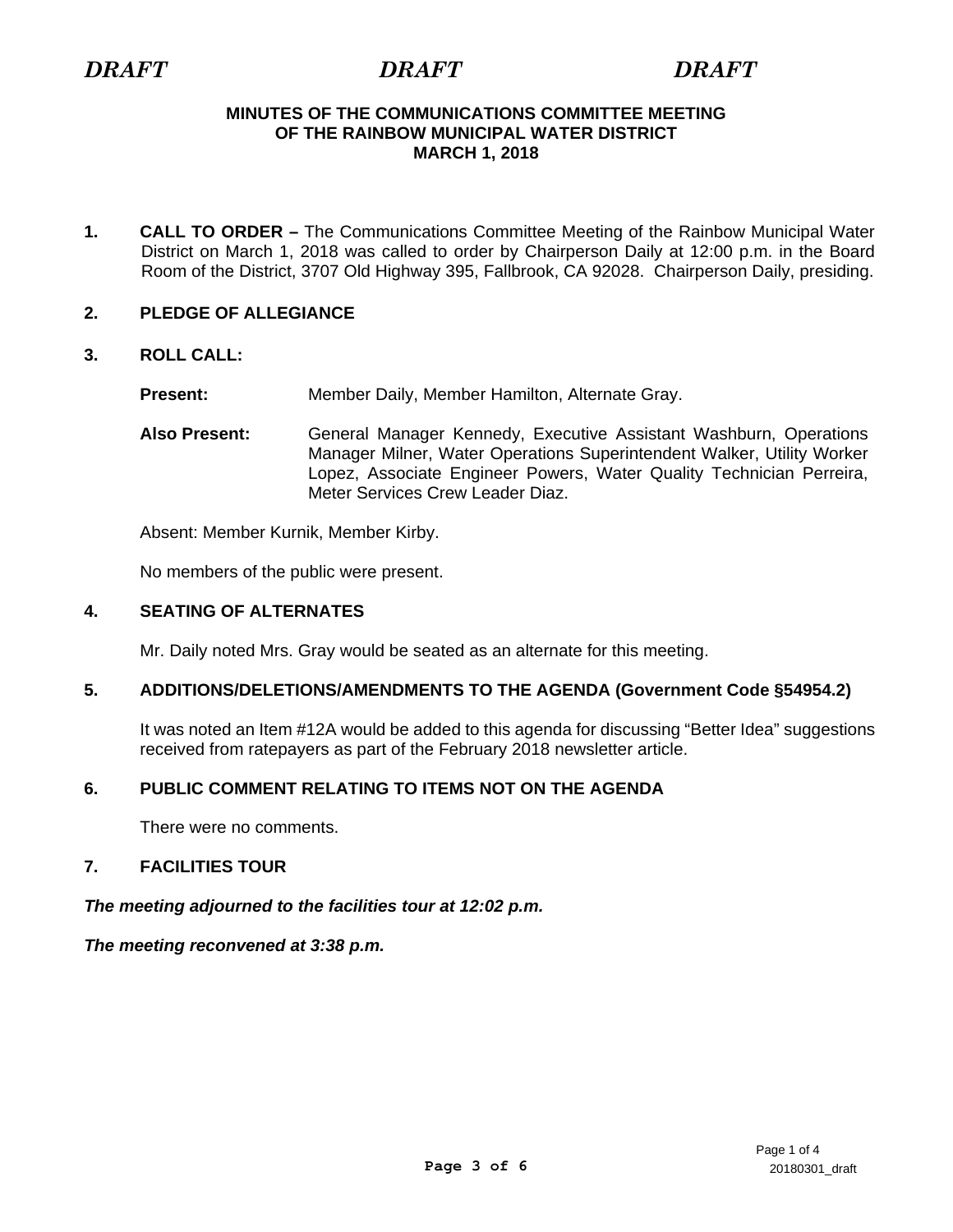# **\*8. APPROVAL OF MINUTES**

 **A.** February 1, 2018

*Motion:* 

*Approve the minutes as presented.* 

*Action: Approve, Moved by Alternate Gray, Seconded by Member Hamilton.* 

*Vote: Motion carried by unanimous vote (summary: Ayes = 3).* 

*Ayes: Member Daily, Member Hamilton, Alternate Gray.* 

### **9. STRATEGIC PLAN OBJECTIVES**

This item has been combined with Item #13 and to remain a recurring agenda item.

Mrs. Gray reported as part of the public relations items, she attended the first Business Advisory Committee meeting at the Bonsall High School, noting they are very excited about internships for their students and that RMWD may be able to provide some opportunities.

#### **10. STORY BOARD PREVIEW**

Mrs. Gray explained she built the story board with anticipated input from various departmental staff members. Mr. Kennedy pointed out there will be more emphasis on the customer's experience and how and what RMWD does to improve their lives. Discussion ensued.

Mr. Hamilton stated although the presentations could be done by one individual, it would be prudent to use this opportunity to introduce other staff members to the ratepayers.

Discussion continued regarding streamlining the presentations as well as making the tours a pleasant and informative experience.

### **11. EXTENDED NEWSLETTER MATRIX**

Mrs. Gray explained unlike the monthly newsletter, the extended editions will cost more due to the vendor having to do pre-production work. Mr. Kennedy stated staff will need to get the complete costs associated with putting together the extended newsletters and bring that back to the committee for their input and feedback.

Discussion ensued regarding various ideas for the extended editions.

Mr. Hamilton recommended sharing information with the ratepayers regarding the EAM system including the benefits, advantages, features, as well as focusing on a certain facility on which to produce information in terms of money spent on the facility and the cost for replacement.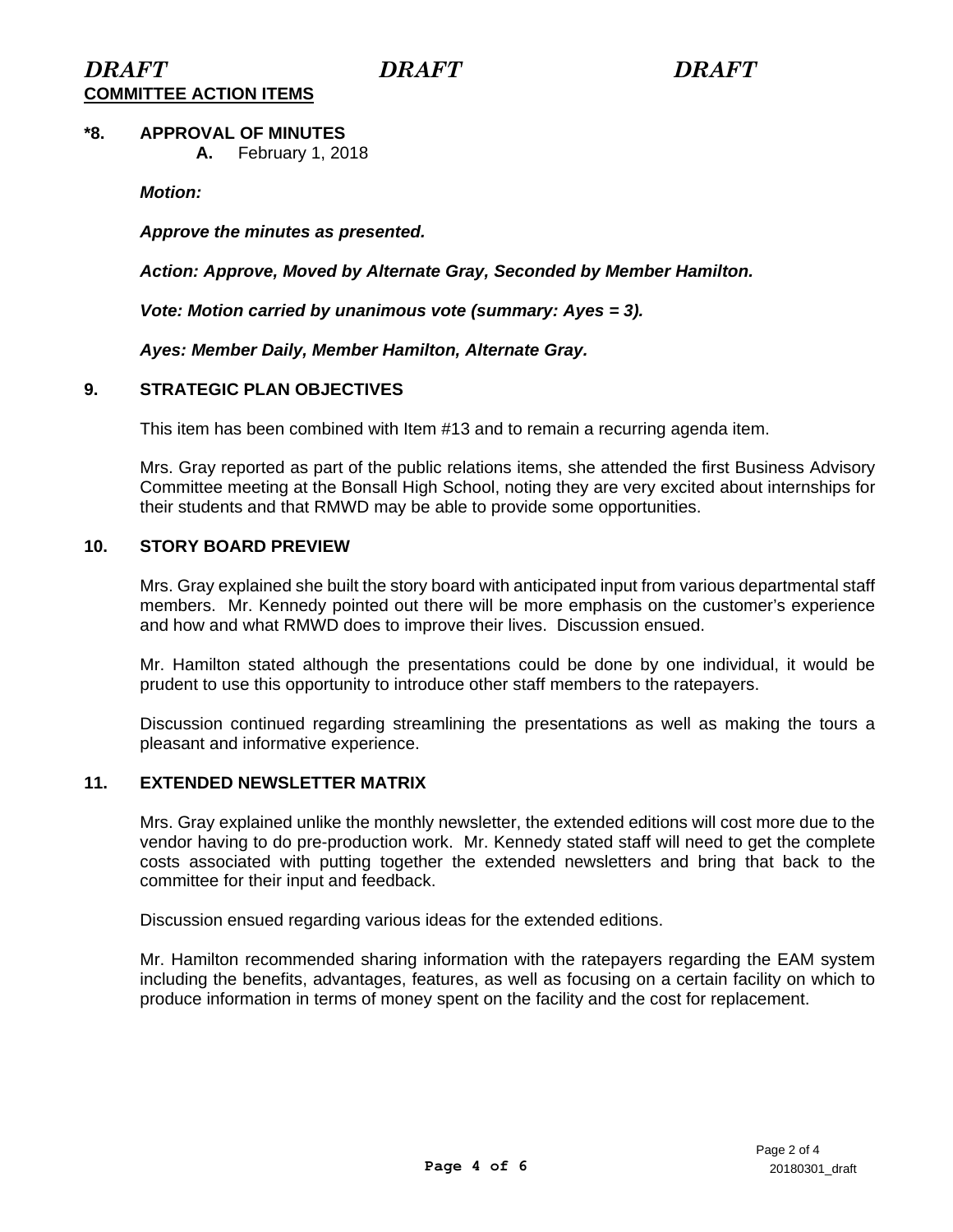### **12. FARMING IN SAN DIEGO COUNTY PRESENTATION**

Mr. Daily recommended this be kept in an archive for future reference. Discussion ensued regarding other materials that may be of value.

### *12A. "BETTER IDEA" SUBMITTALS*

Discussion ensued regarding the best means of responding to the ideas submitted. It was noted all submittals should be acknowledged and any RMWD plans to pursue be given a more detailed response.

#### **13. PUBLIC COMMUNICATIONS AND OUTREACH ITEMS**

- **A.** Topics<br>**B.** Strated
- **B.** Strategic Plan Objectives<br>**C.** Calendar
- **C.** Calendar

This item was addressed under Item #9 herein.

It was reconfirmed the Vintage Car Show is on the committee calendar for Sunday, May 27, 2018 as well as the District will be scheduling a Take Your Kids to Work Day at which the official tour will take place.

Mrs. Gray noted she will be participating in the "The Price of Water" school curriculum in March-April 2018.

Mr. Daily mentioned he will not be available to participate in the Avocado Festival this year.

### **14. REVIEW AND ANALYSIS OF RMWD RELATED MEDIA STORIES**

Discussion Mr. Daily referenced the articles he provided to the committee members.

#### **15. COMMITTEE MEMBER COMMENTS**

Discussion ensued regarding ideas related to incorporating the support structure derived from administration, finance, customer service, safety, etc. into the tour presentations.

Mr. Hamilton recommended there be emphasis on the Excellence Coin program.

### **16. LIST OF SUGGESTED AGENDA ITEMS FOR THE NEXT SCHEDULED COMMUNICATIONS COMMITTEE MEETING**

It was noted the Avocado Festival, Vintage Car Show, status on polo shirts for community events, and a tour presentation be on the next agenda. It was suggested snipes calendar be added as a recurring agenda item.